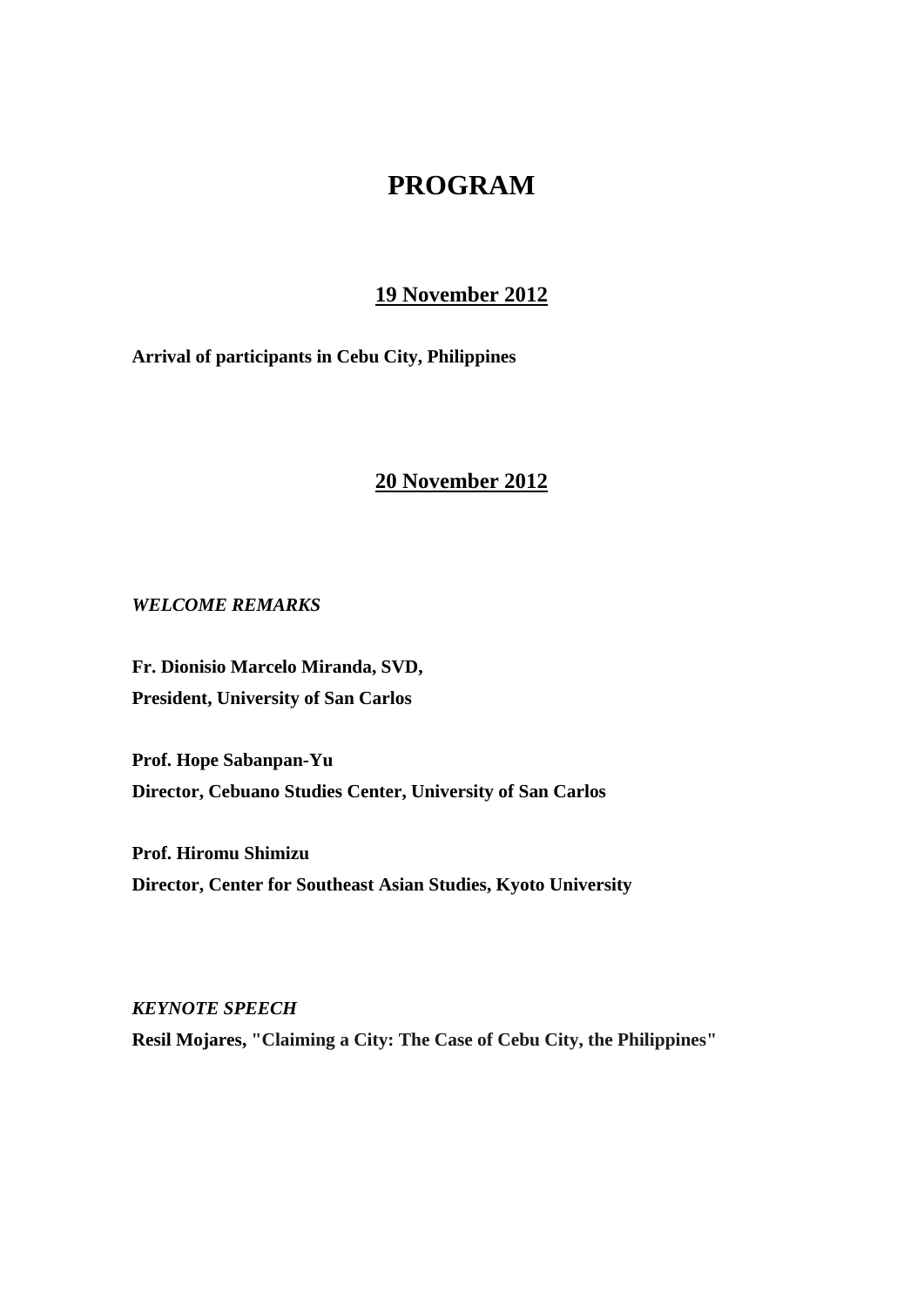#### *SESSION 1: HISTORY AND HERITAGE*

How do cities figure in history and the imagination? Pre-colonial Southeast Asia had been highly urban, with maritime cities connecting to each other and to their hinterlands in dense trading networks that were local, regional and global in scope. Colonial cities in Southeast Asia served not only as entrepôts, but also contact zones and laboratories for spatial, social, and gendered political experiments. Both male and female local literary writers and essayists have also astutely documented transformations in local societies that took place in the colonies and how cities could be imagined. This session provides an historical overview of the city in Southeast Asia, as well as efforts to conserve or preserve sites of cultural and historical importance in the name of "heritage". It also looks at how cities are represented and what meanings they embody and convey in history and literature.

## **Industrious, Cosmopolitan, Dominant, Doomed: The City in Premodern Mainland Southeast Asia**

#### **Chris Baker**

Our image of premodern cities in the region has been shaped by foreign visitors' accounts which emphasize their function in external trade. But local sources give a different picture. Eighteenth-century Ayutthaya was big, booming, industrious, cosmopolitan, and doomed to disappear. How do we interpret this urban experience in the context of the new global history?

## **Is the Queen Washing Dirty Linen in Public?: The State of Heritage Preservation and Governance in the Queen City of the South**

#### **J.E.R. Bersales**

For over a decade now, there has been a growing interest in the private sector towards urban rehabilitation and heritage preservation in Cebu City ostensibly as a vehicle for increasing tourism arrivals beyond the usual sun, sea and sand. An important step was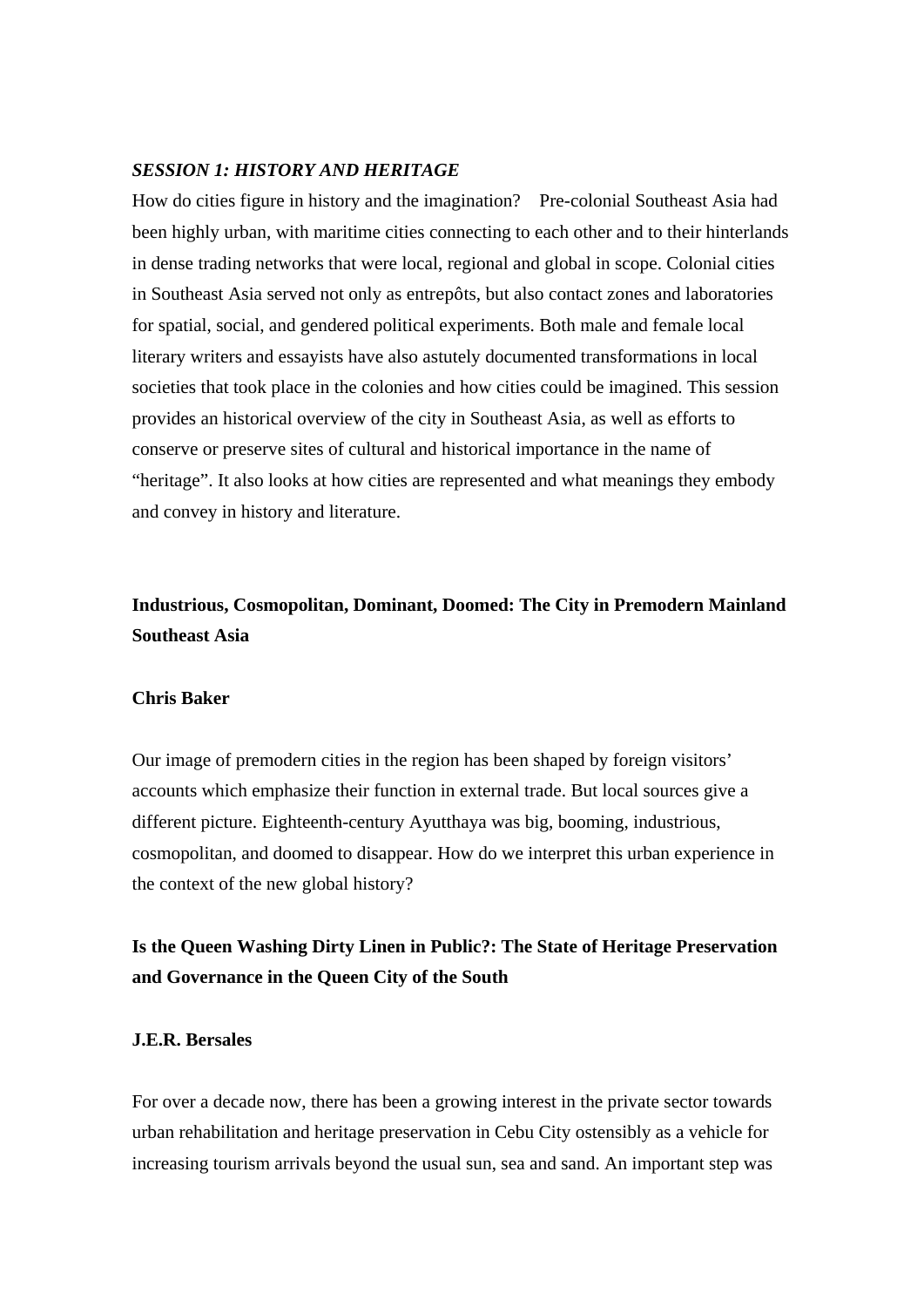in fact taken in the early 1990s by architects and urban planners aimed at revitalizing the waterfront area of the city, originally its Spanish-era town center, along the lines of heritage preservation and instilling pride of place among Cebuanos.

Unfortunately, a change in city mayorship following elections that happen once every three years put these plans to the back burner. In 2004, however, a new provincial governor was elected ushering in for the first time a province-wide project on cultural mapping, heritage promotion, legislation and preservation which in fact continues to this day. Unfortunately, Cebu City is a distinct juridical entity separate from provincial government jurisdiction and was therefore not compelled to follow or adopt the initiative. Given the palpable absence of city government leadership in heritage, the private sector in the city, especially tour operators, carried out initiatives that complemented to a certain degree the accomplishments at the provincial level.

It is these initiatives as well as opportunities missed by the city that will in part be the subject of this paper vis-a-vis the state of heritage preservation in Cebu City. In doing so, this paper discusses problems on the subject at hand and what needs to be done to resolve them.

### **Sex and the City: Exploration of Gender and Identity in Selected Cebuano Novels**

#### **Hope Sabanpan-Yu**

This paper explores the interface between gender and the different spaces fictional women inhabit in a selection of Cebuano novels by women. Ideas on the home and the city provide a productive area for exploration of gender identities and roles and women's issues such as the pervasive connection to the domestic space and women's place in the modern city. Drawing on the anthropologist Shirley Ardener and urban sociologists Alejandra Massolo and a tradition of women writers consisting of Gardeopatra Quijano, Austregelina Espina-Moore and Hilda Montaire, this paper uncovers a particularly female lens on the city.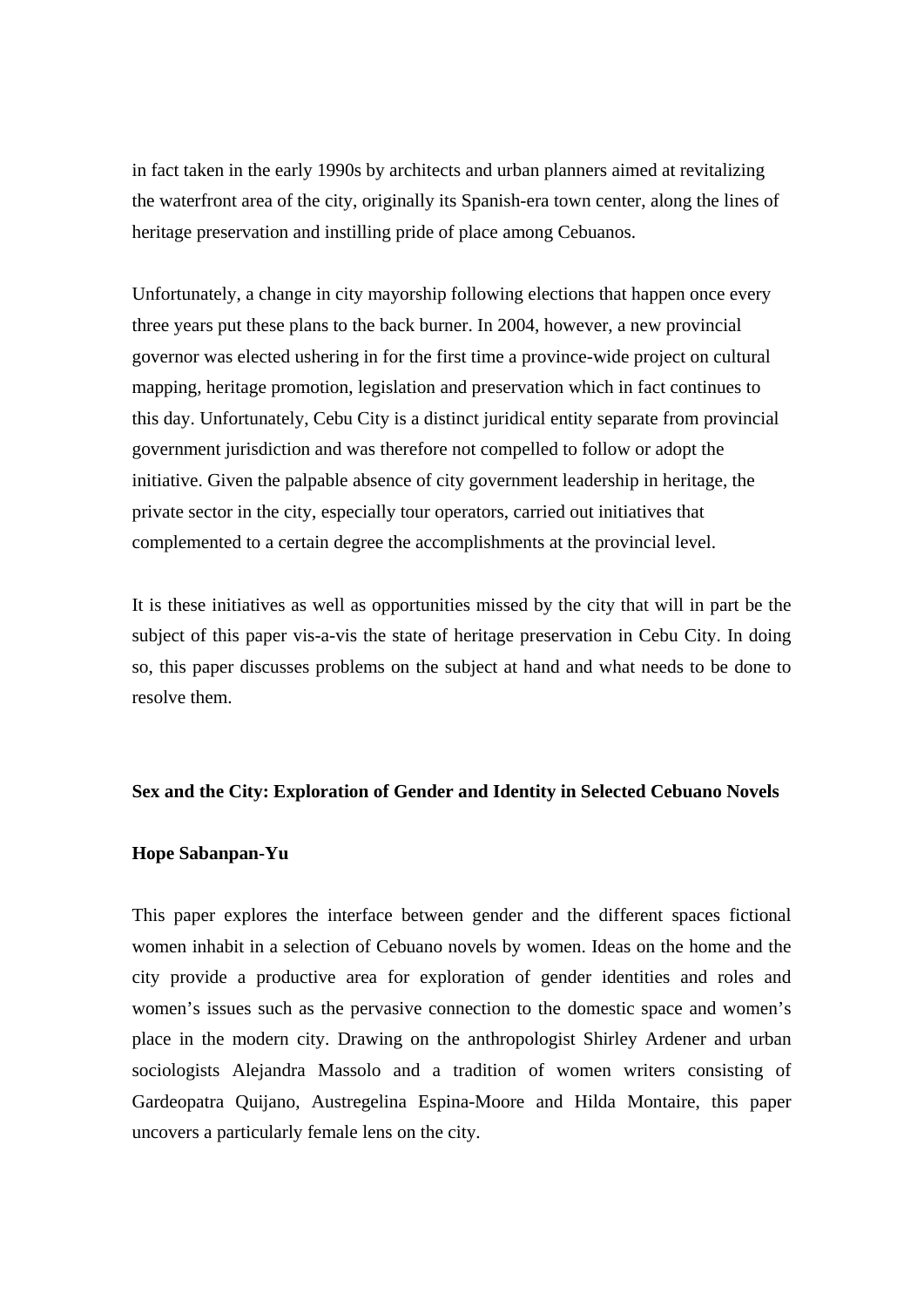### **21 November 2012**

#### *SESSION 2: CITIES AND URBAN COMMUNITIES*

How do ideas of cities shape the life processes and trajectories of their residents, and how do people make and remake their cities? This session looks at the fraught relationship between state-led urban planning, on the one hand, and the local communities living in the areas that are the target of state intervention, on the other hand. The diversity of voices and everyday practices of local communities often registers as "disorder" and "unruliness" that necessitate, but also challenge, state visions of progress, development, and standardization. This session critiques top-down approaches to designing, regulating, and reforming cities and urban populations, and offers case studies that highlight the complexity of interactions and negotiations between states and communities, and the crucial role of local communities in promoting the social and ecological health of their cities.

### **Exploring Linguistic Diversity in Urban Landscapes**

#### **Nathan Badenoch**

Urbanization is bringing more and more complexity to urban cultural landscapes of Asia, which are already diverse and rich. Language provides a useful window on the cultural dynamics of diversity, and at the same time can be an interesting proxy for socio-economic change. For example, examining language as an identity marker highlights struggles between majority-minority that play out in urban areas. Language is also a key component of network formation, which is driven by any number of social, economic and political strategies. Multilingualism is closely intertwined with linguistic diversity, and is under constant pressure from the homogenizing forces of state policy,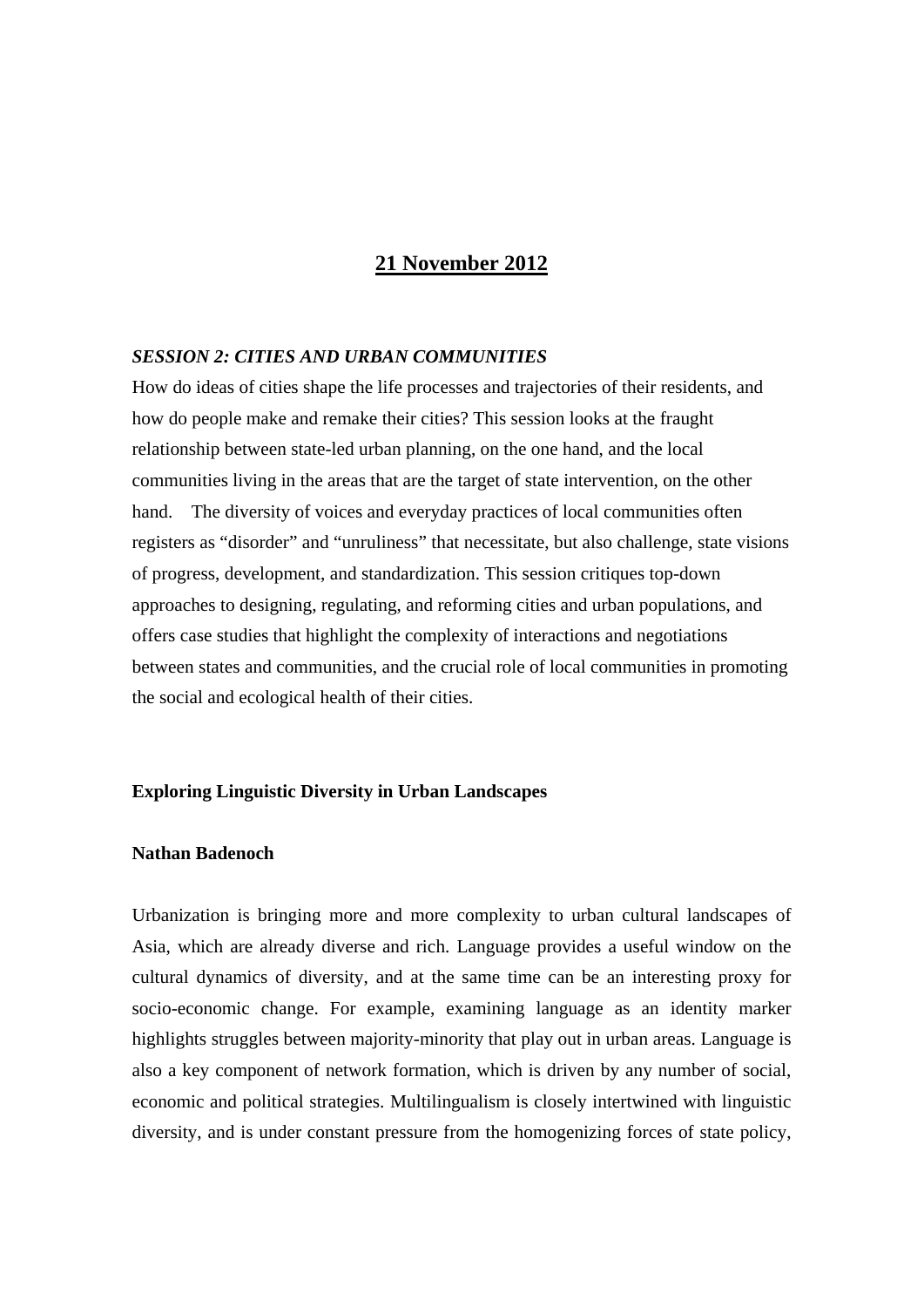and globalizing sectors society. But is monolingualism the necessary final outcome of urbanization? The dynamism of language use in urban areas may suggest otherwise.

There are two complementary analytical approaches that can be used to examining linguistic diversity in urban settings. First is looking at language use trends within and between diverse communities. This perspective is often concerned with how language choice operates across the "boundaries" of the personal sphere of households and other spaces in the public sphere. Observing the linguistic landscape is the second approach, and involves analysis of the visual use of language around urban areas, including public signage and other written language. Here we can see what language is being used to broadcast messages, by whom, to whom and for what purposes. Taken together, the use of spoken and written language highlight the dynamics of cooperation and competition, community formation and struggle to assert power. In this presentation we will look at a number of examples from large and smaller cities around the region, including Singapore, Vientiane (Laos), and Mae Sai (Thailand). We will explore the relevance of the idea of a "sociolinguistics of globalization" for urbanizing Southeast Asia.

## **Alternative Definitions and Possibilities of "Consistency" in Growth of Asian Cities**

### **Kenta Kishi**

In my lecture, problems and possibilities of contemporary urban development project will be examined through a discussion of the re-discovery of positive potentials of urban community in contemporary Asian cities.

First of all, this lecture will focus on the meaning and force of an urban thought, "Consistency," that always gave us glorious images of city's future, and is usually presented as an important aspect of gigantic development project. The word "Consistency" might be accepted as a useful slogan for understanding the complexity and multiplicity of factors and their relationships in massive urban change. However, if this simple slogan is produced without respect for the diverse and silent voices and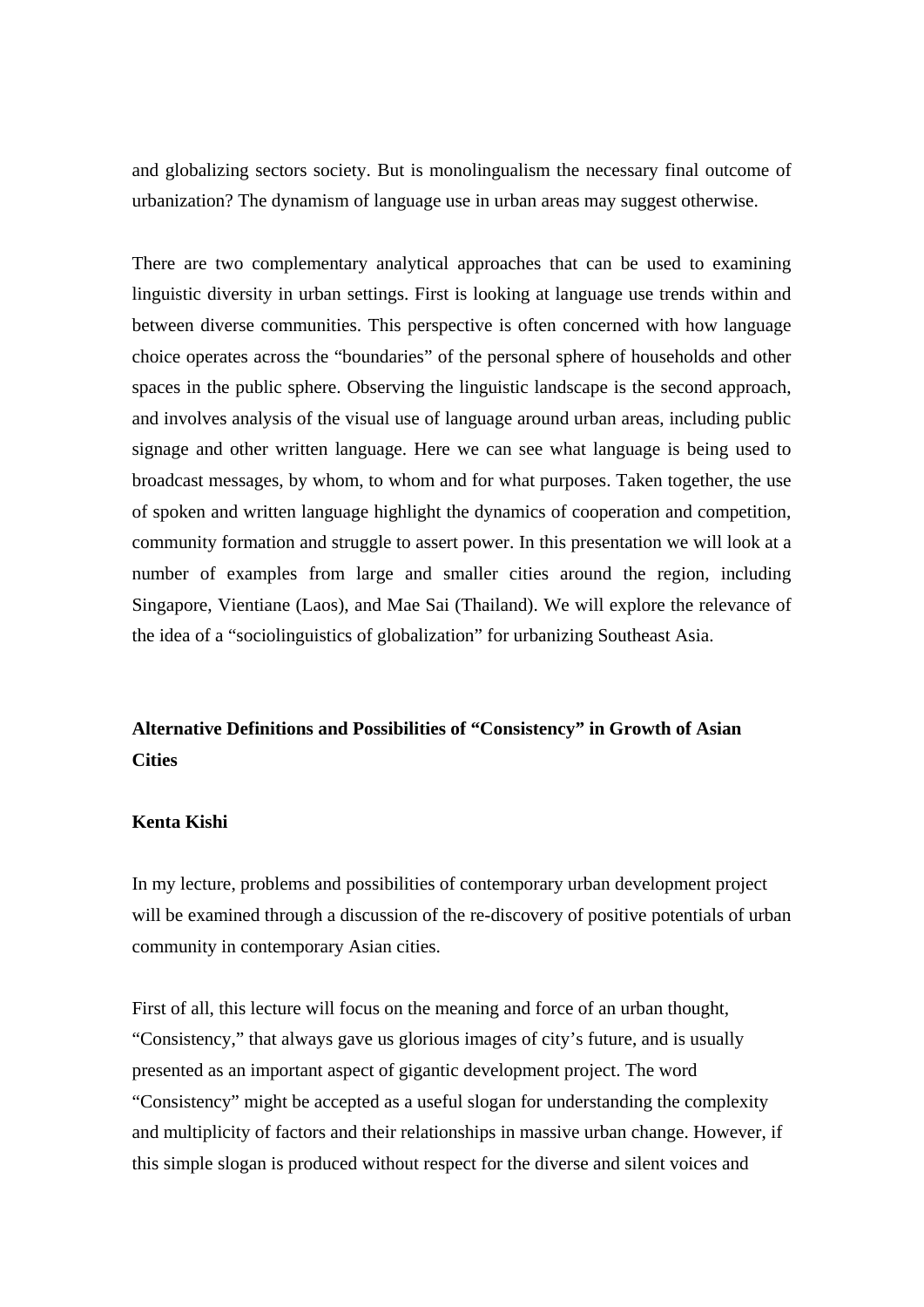memories of local communities and their spaces, these voices and memories will easily be defined as problematic factors, such as disordered spaces, noisy voices, rough and poor people, and etc. We can clearly predict that they will easily be eliminated or neglected in urban growth.

A result of the above problem can be found in various cities in advanced countries. Damaged local communities were rejected in favor of the progress of city and these broken communities are generating devastations in both their life and space. This fact produced by the conventional way of "Consistency" should be understood as a "limitation of planning". We have to understand that many of the Asian cities are facing this difficulty now, and we must invent a methodology to cross and connect our diverse knowledge, experiences and techniques, in order to avoid this predictable crisis. In either case, "Consistency" might be a necessary notion for urban growth, since it can handle complexity and multiplicity and draw our hopes and visions of future city in a clear scenario. However, this "Consistency" should be developed through collaboration between diverse stakeholders of city, especially, including local communities. In this lecture, below two experimental urban development projects that cooperated by Kishi together with local community will be introduced, in order to propose some hints for above critical issue.

1) "Dialogical Urban Strategy" (A Practice of Scenario Planning Methodology) @Jyvaskyla city in Finland.

2) "Urban Ecosystem in Asian City" (A Practice of Micro-Project/Networking Methodology)

@Surabaya city in Indonesia.

I will propose some hints in order to overcome the problems identified in the above discussion through the introduction of my actual urban projects that were developed and realized through cooperative work with diverse participants from local communities.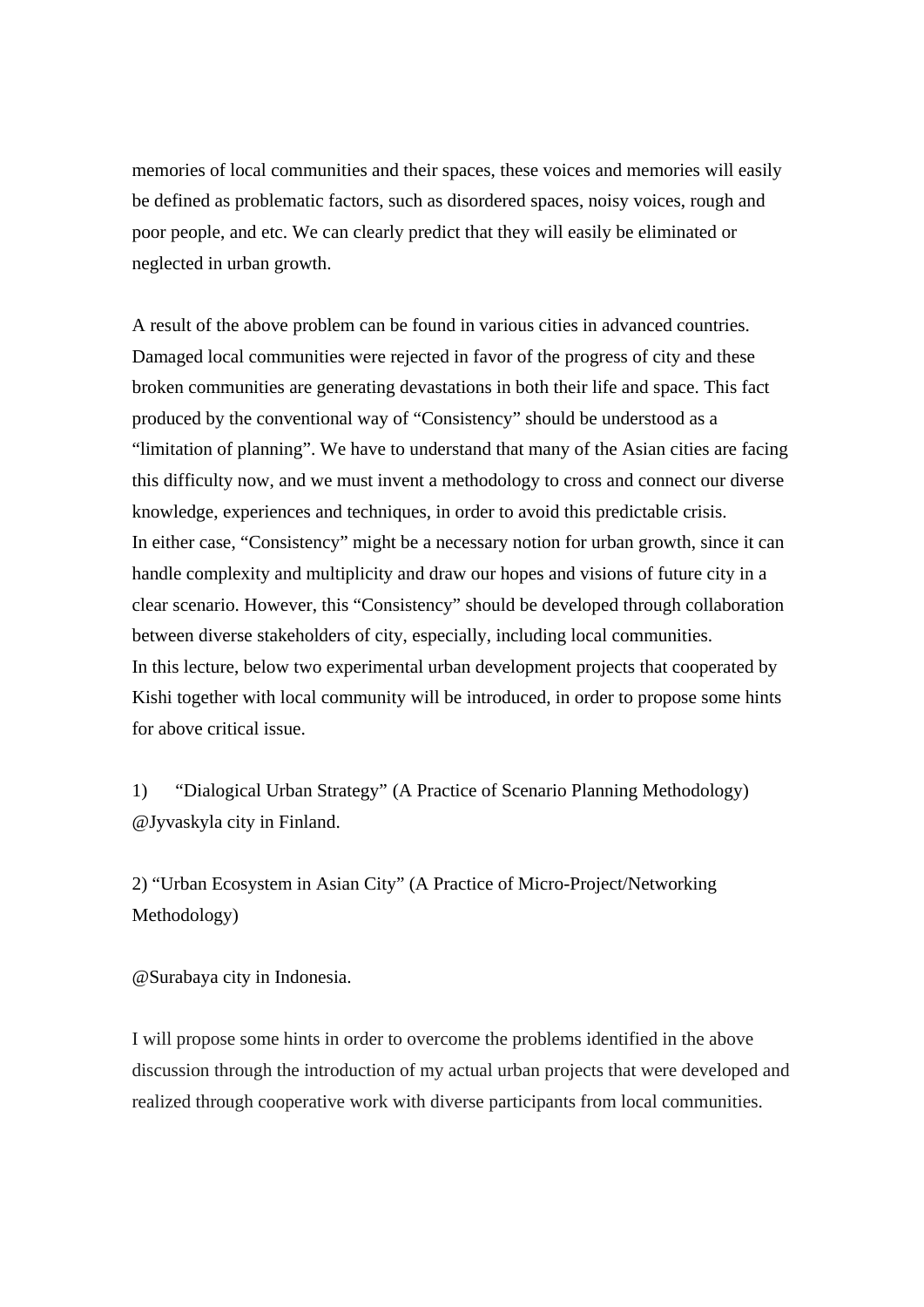## **Emergencities: Planning Discourses and Semi-Autonomous Communities in Urban Southeast Asia**

### **Loh Kah Seng**

This paper examines the development of a new discourse of urban crisis in Southeast Asia after World War Two. Originating with Anglo-American experts with planning experience in the West, the discourse merged colonial anxieties over disease, unruly Asians and the spread of communism to propose the eradication of slums and squatter settlements, the making of new cities of planned concrete housing and the establishment of model industrial citizenries. In the discourse, Asian cities were typecast as "emergencities", where disorderly urban growth was deemed injurious to the creation of stable postcolonial states and necessitated urgent state and expert intervention. Throughout Southeast Asia, planning and rehousing efforts were keenly contested by semi-autonomous local communities, even in Singapore where the efforts ultimately proved successful. The paper will also consider if remnants of these discourses may be found in expert-based disaster management approaches being practised in the region today.

### **22 November 2012**

## *SESSION 3: POLITICAL AND ECONOMIC TRANSFORMATION AND NEGOTIATION*

In the post-colonial era, national capitals are primate cities that command a disproportionate share of their countries' population, wealth, and power. More, rates of urbanization in Southeast Asia have been increasing in tandem with the rapid economic development of the region. Capital accumulation and middle-class consumption have reshaped the city through the proliferation of gated residential communities, malls and other property developments, central business districts, and industrial estates. But pollution and environmental problems; contestation over land use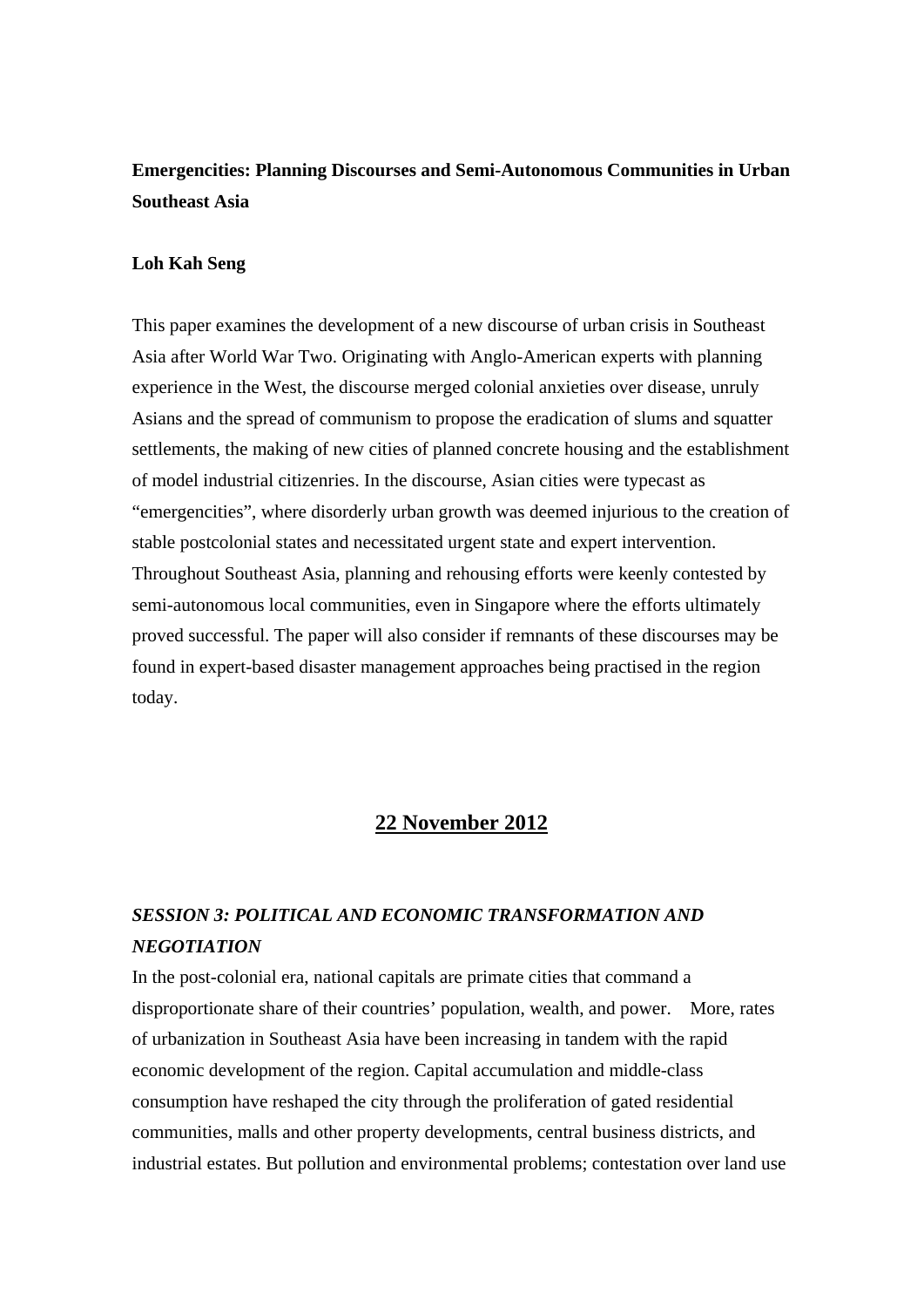and rights; poverty; and class, ethnic, and social tensions also manifest themselves in and through the city, in the form of urban congestion, a burgeoning informal sector, slums and squatter colonies, and political and everyday violence. This session looks at how economic inequality and political contestation are played out in urban spaces and in the increasingly blurred boundary between city and country.

## **Economic Inequality and the Urban-Rural Divide: Differences and Changes in Southeast Asia**

#### **By Pasuk Phongpaichit**

Southeast Asian countries are similar in many ways. Yet there are big differences in trends of inequality in recent decades. Why do these trends differ? Do we need to rethink about the significance of the urban-rural division?

## **Organized Politics of Indigeneity and Casual Politics of Citizens in Jakarta, Indonesia**

### **Masaaki Okamoto**

One thing phenomenal about metropolitan Jakarta in the era of democracy is the rapid increase of the new middle and upper-middle class. These Jakartans are influential in the field of culture and consumption. But, politically, they could just be called petit-reformist. As citizens living in and round Jakarta, they are, of course, disgruntled with the never-ending corrupt oligarchy politics and urban problems such as appalling traffic jam and heavy flood. They are casually political in the cyber-space and public polling and they have created new political waves as swing voters in three consecutive general elections of 1999, 2004 and 2009. But these waves have not produced fruitful political and bureaucratic changes partly because they are far less interested in organizing themselves to forge a concrete and feasible change.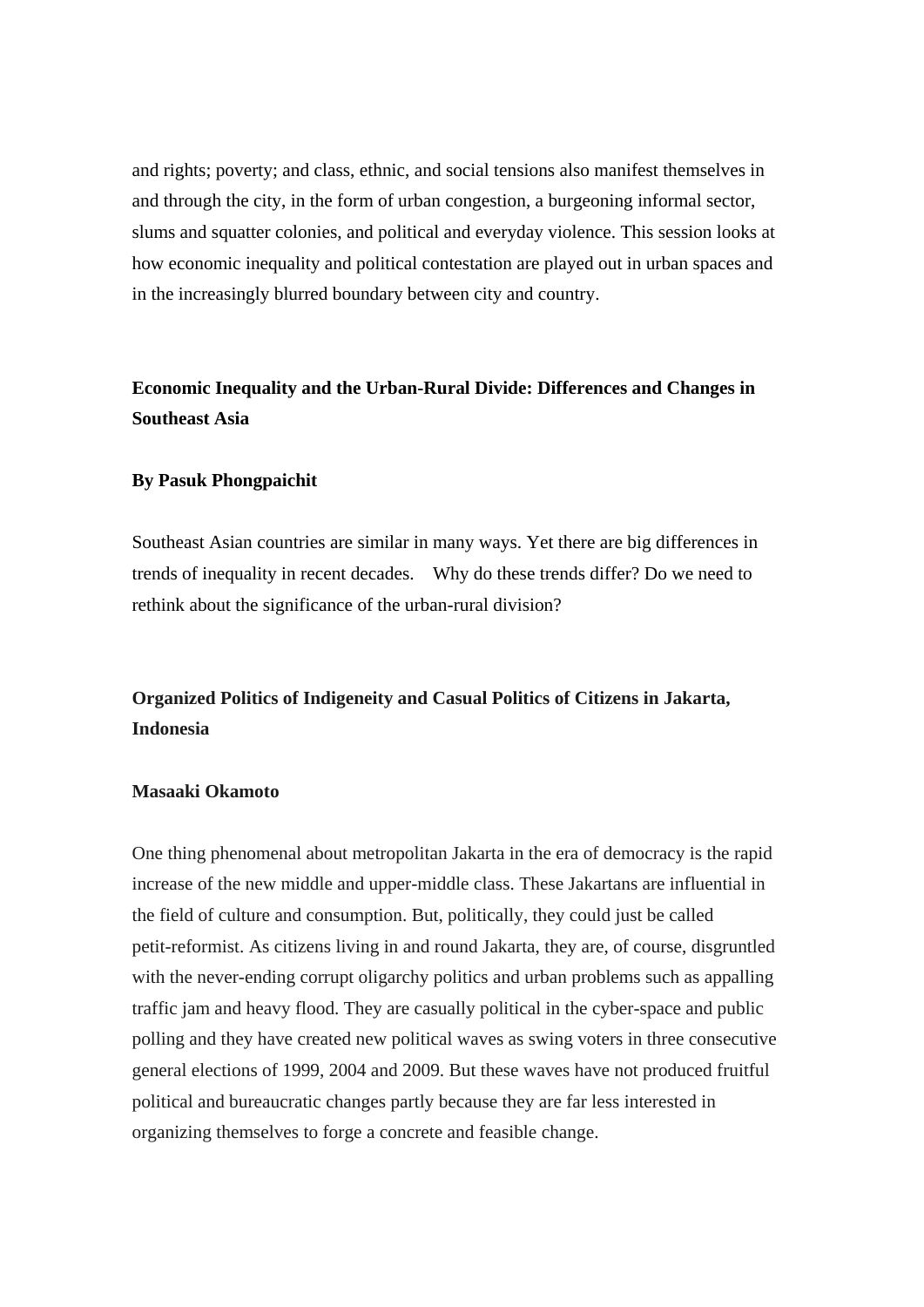Jakarta has another category of Jakartans: the so-called indigenous Jakartans or ethnic Betawi. They represent themselves as the culturally and historically "right" indigenous people of Jakarta and have formed the Betawi-based social organizations and interest groups. With the start of democratization, they have successfully elected a Betawi local bureaucrat to the post of provincial governor of Jakarta in 2007 and he has discreetly put ethnic Betawi as mayors and district head in Jakarta province. The ethnic Betawi have become dominant in the local bureaucracy for the first time in history of Jakarta.

The paper will discuss this contrasting politics by two different categories of Jakartans and show a new possible future for class and identity politics in metropolitan Jakarta by analyzing the historical roots of this contrast and the electoral and bureaucratic politics in Jakarta.

## **Discipline as False Remedy: Contestation of Moralized Class Politics in Metro Manila**

#### **Wataru Kusaka**

Most studies on the Philippine's class politics have been conducted from the perspective of unequal distribution of wealth and mode of production between two parties such as peasants/ landlords, labors/ capitalists, and the rich/ the poor. The perspective, however, misses moral aspect of class politics.

I think that two aspects constitute class politics. First is interest politics, a struggle over distribution of resources and wealth, which can be settled down by adjusting distribution or changing mode of production. Second is moral politics, a struggle over definition of rightness, and draws moral border that divides right "we" and wrong "they." Reconciling moral conflict is difficult as it denies legitimacy of others. Then, I would like to use the concept of moralization of class politics to signify a phenomenon in which interest politics over unequal distribution of resources is transformed into moral politics over right "we" and wrong "they."